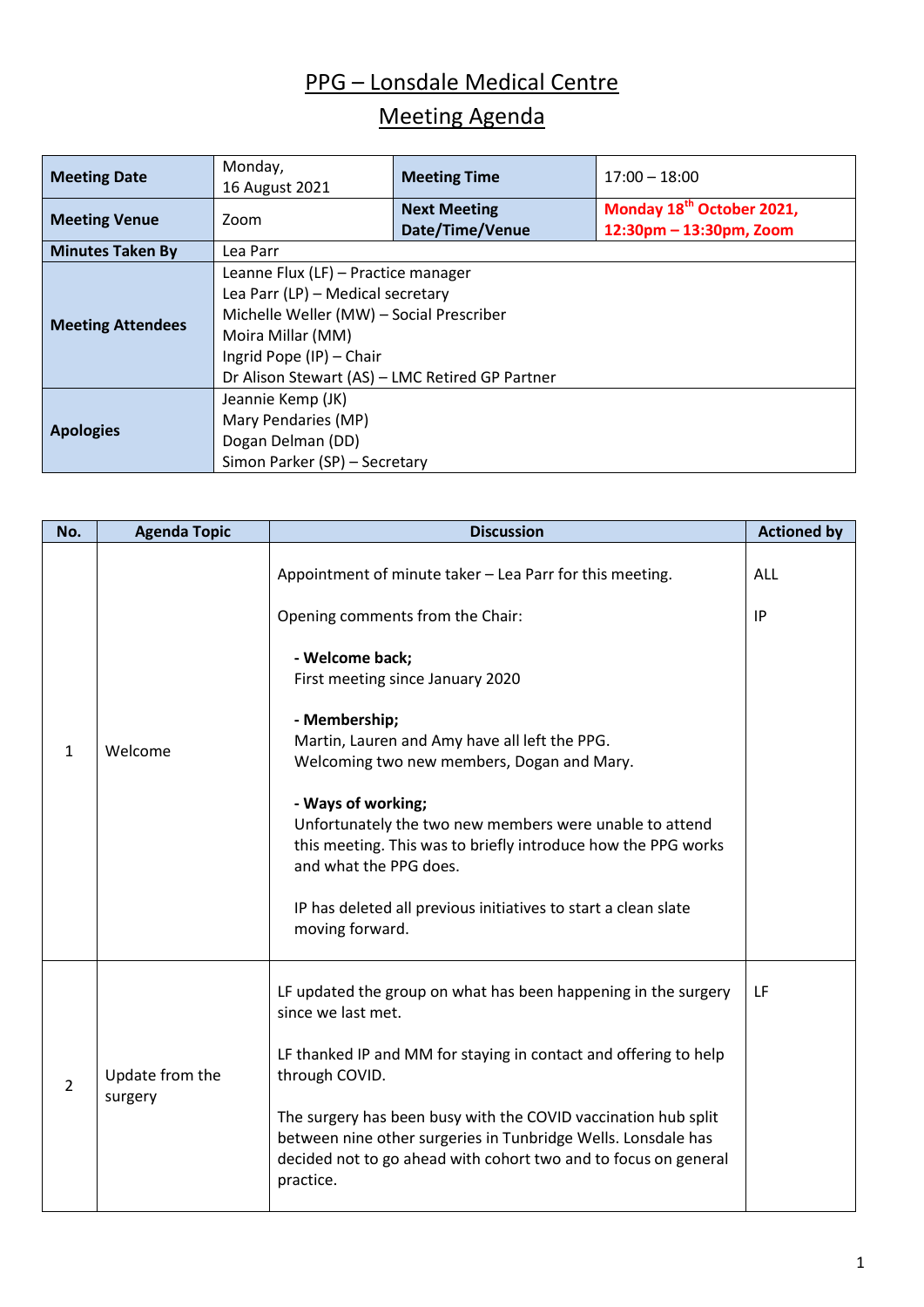| No. | <b>Agenda Topic</b><br><b>Discussion</b> |                                                                                                                                                                                                                                                                 | <b>Actioned by</b> |
|-----|------------------------------------------|-----------------------------------------------------------------------------------------------------------------------------------------------------------------------------------------------------------------------------------------------------------------|--------------------|
|     |                                          | Surgery doors stayed open during COVID but offered telephone<br>appointments first and only offering face to face if needed. The<br>surgery kept going at a safe pace.                                                                                          |                    |
|     |                                          | The surgery did not have to close during COVID; two members of<br>staff caught COVID but isolated to avoid spreading. Additionally a<br>few long standing reception staff retired.                                                                              |                    |
|     |                                          | Four new staff members and one new salaried GP have started.<br>Receptionists are being trained to deliver a quality service to<br>patients. The surgery has received positive feedback on how<br>reception is now running.                                     |                    |
|     |                                          | Dr. Bruno Capone has stepped away from GP consults and<br>working within the local care homes.                                                                                                                                                                  |                    |
|     |                                          | The new salaried GP, Dr. Seema Malvankar has just started with<br>the practice. She is newly pregnant; when she goes on maternity<br>leave the surgery will hire a regular locum to help in cover in the<br>interim.                                            |                    |
|     |                                          | IP asked how the surgery can capture feedback from patients who<br>have seen a locum doctor. Patients can use the website, Facebook<br>page and Google reviews to leave feedback. Patients do not often<br>leave positive feedback as much as negative.         |                    |
|     |                                          | LF explained that a lot of patient complaints have risen in the last<br>few months, possibly due to patients holding back attending the<br>surgery due to COVID and now that the service is getting back on<br>its feet, patients are seeking help all at once. |                    |
|     |                                          | Well Spring who occupies the top floor of Lonsdale is now only<br>using one room. Lonsdale are looking to take over the spare<br>rooms for admin, physio and social prescriber space. A request to<br>the CCG has been sent and is in process.                  |                    |
|     |                                          | Abuse from patients has increased, resulting in the resignation of<br>two staff. LF explained that the surgery team are tired and<br>constantly trying to deliver a good service during a difficult time.                                                       |                    |
|     |                                          | LF holds bi-weekly meetings with reception and admin staff to<br>focus on training.                                                                                                                                                                             |                    |
|     |                                          | IP asked how the PPG could acknowledge the practice team to say<br>thank you. An idea was that the PPG attend one of the practice<br>meetings.                                                                                                                  |                    |
|     |                                          | Action: IP and MM to meet to discuss how to acknowledge<br>practice staff.                                                                                                                                                                                      | IP/MM              |
|     |                                          | IP still has a few raffle prizes left over from last year.                                                                                                                                                                                                      |                    |
|     |                                          | Action: The surgery will store the raffle prizes until the next<br>raffle.                                                                                                                                                                                      | LF/IP              |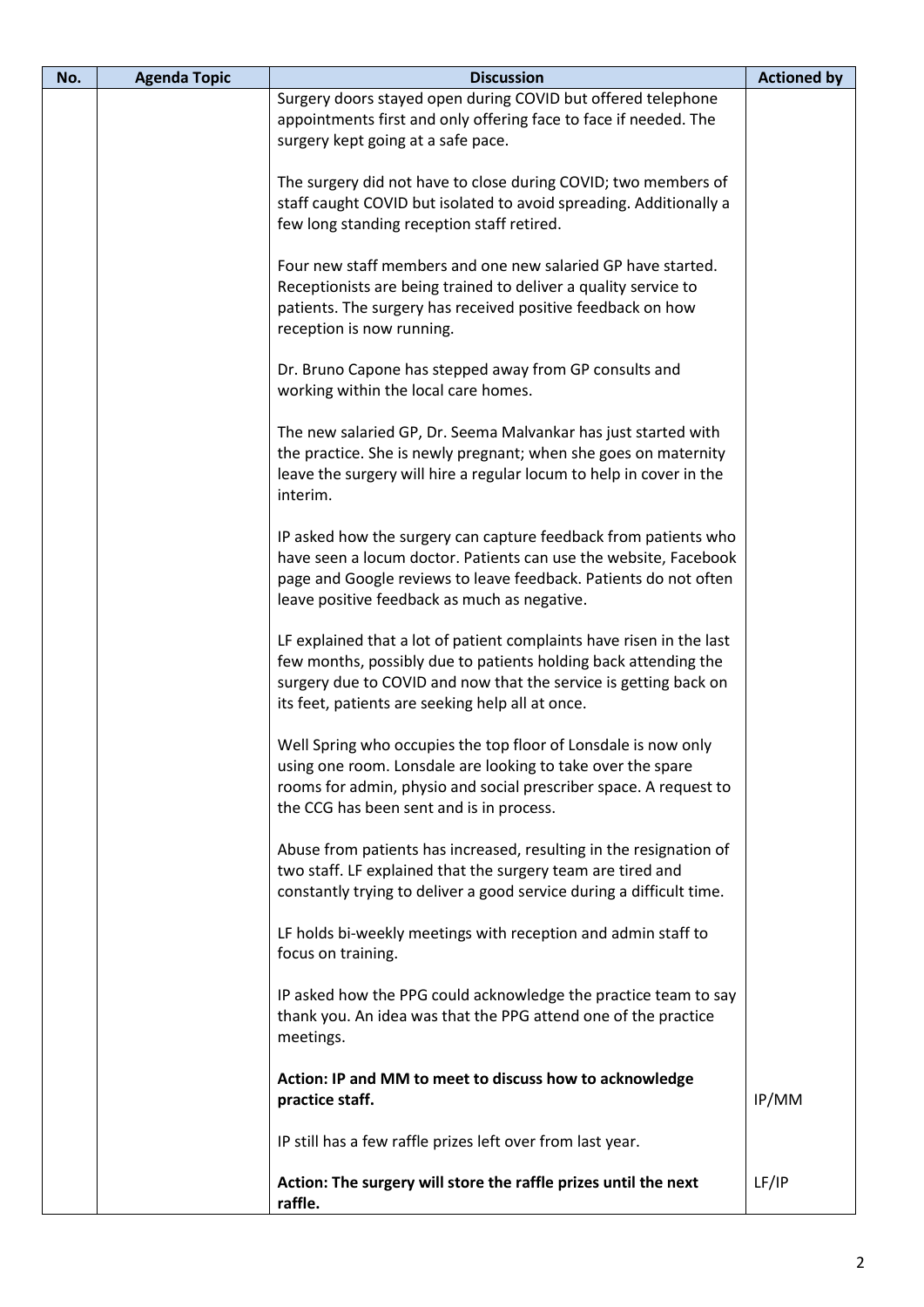| No. | <b>Agenda Topic</b>      | <b>Discussion</b><br><b>Actioned by</b>                                                                                                                                                                                                                                                                                                                                                                                                                                                                                                                                                                                                                                                                                                                                                                                                                                                                         |            |  |
|-----|--------------------------|-----------------------------------------------------------------------------------------------------------------------------------------------------------------------------------------------------------------------------------------------------------------------------------------------------------------------------------------------------------------------------------------------------------------------------------------------------------------------------------------------------------------------------------------------------------------------------------------------------------------------------------------------------------------------------------------------------------------------------------------------------------------------------------------------------------------------------------------------------------------------------------------------------------------|------------|--|
|     |                          | There was the idea of a free internal staff raffle.                                                                                                                                                                                                                                                                                                                                                                                                                                                                                                                                                                                                                                                                                                                                                                                                                                                             |            |  |
| 3   | Social prescribing       | Michelle<br>Michelle is a social prescriber, mainly for adult mental health. She<br>explained how patients can access her service. Michelle can use<br>the PPG newsletter to send updates to patients on how to access<br>her service. Michelle will also attend future PPG meetings.<br>It is preferred that patients self-refer but GP's can also send<br>referrals. The role of the social prescriber is to prevent GP<br>attendances.<br>Drop-in centres are currently during working hours. Michelle<br>would like weekend and evening drop-in clinics to accommodate<br>patients who work and cannot attend during the working day.<br>Action: IP to invite Michelle to future PPG meetings.<br>IP<br>IP asked if the PPG wanted to start up practice walks again. There                                                                                                                                  |            |  |
|     |                          | was not much uptake before.<br>Action: Keep practice walks as an open initiative.                                                                                                                                                                                                                                                                                                                                                                                                                                                                                                                                                                                                                                                                                                                                                                                                                               | <b>ALL</b> |  |
| 4   | <b>Complaints Report</b> | LF asked the PPG how they would best like to be kept informed of<br>practice complaints. It was agreed that LF would provide a<br>summarised list so the PPG can get a sense of what is going on<br>and how they can help. LF will provide an update in the trend of<br>complaints if she notices a change.                                                                                                                                                                                                                                                                                                                                                                                                                                                                                                                                                                                                     | LF         |  |
| 5   | <b>AOB</b>               | LF asked the PPG for help by way of listening to a new telephone<br>automated message to ensure it isn't too long and includes all<br>relevant facts. LF will also involve the PPG in the new script<br>process to make sure it is easy and clear to patients.<br>The PPG will continue to ensure that all facts on the website,<br>Facebook page and posters around the surgery are all clear and<br>understandable to patients.<br>The PPG newsletter will be published September/October 2021.<br>Flu clinic dates:<br>Saturday 25 <sup>th</sup> September 2021<br>Sunday 31 <sup>st</sup> October 2021<br>LF asked if the PPG could please marshal at the clinics. Clinic times<br>and details will be added to the website and Facebook page.<br>LF is currently unsure if the surgery will be rolling out the booster<br>COVID vaccine.<br>The surgery is trying to recruit more PPG members. It has been | ALL        |  |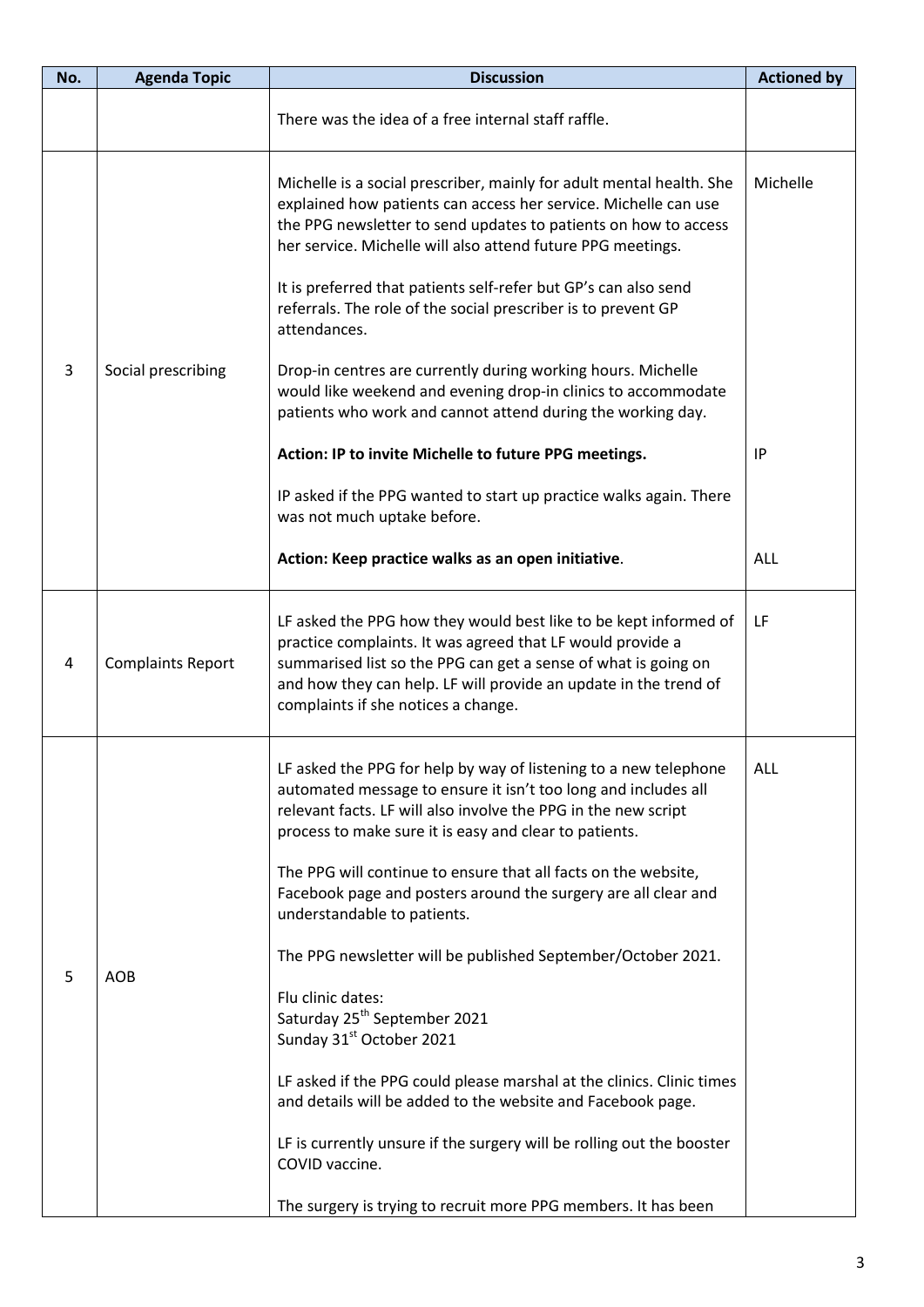| No. | <b>Agenda Topic</b> | <b>Discussion</b>                                                                                                                                            | <b>Actioned by</b> |
|-----|---------------------|--------------------------------------------------------------------------------------------------------------------------------------------------------------|--------------------|
|     |                     | advertised on the website, Facebook page and in the surgery.<br>Staff are asking patients when they speak to them, either face to<br>face or over the phone. |                    |
|     |                     | It was agreed that PPG meetings will be kept to one hour.                                                                                                    |                    |
|     |                     | Action: IP to publish the final PPG meeting minutes on the<br>surgery website.                                                                               | IP                 |
|     |                     | Next meeting:<br>Monday 18 <sup>th</sup> October 2021<br>$12:30$ pm $- 13:30$ pm<br>Via Zoom                                                                 |                    |